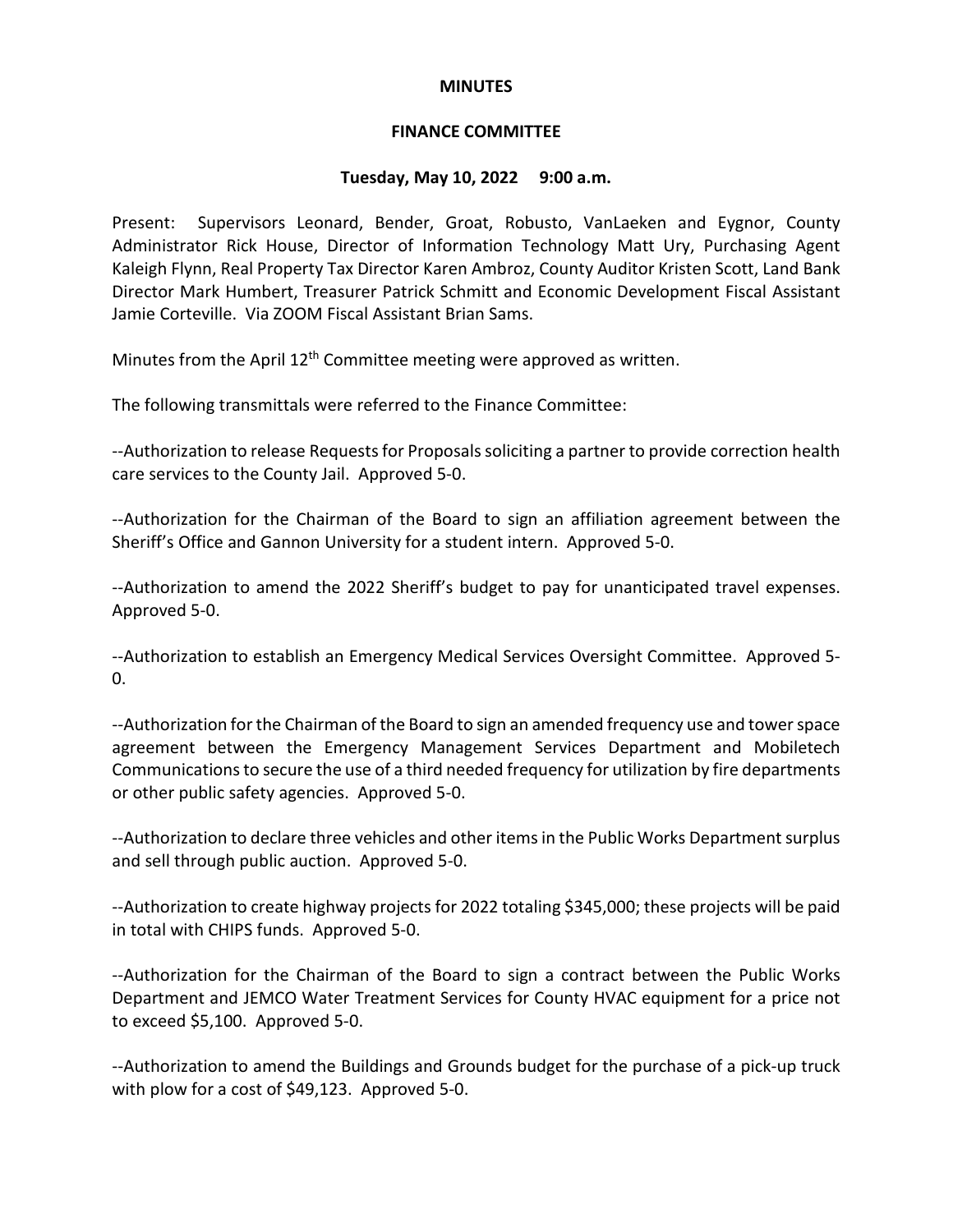--Authorization for the Chairman of the Board to sign a five-year renewal lease between the Public Works Department and Wayne County Soil and Water Conservation District for office and shop space. Approved 5-0.

--Authorization to award the bid for the Court House turret restoration project. Approved 5-0.

--Authorization to modify Agricultural District No. 1 to include land in the Town of Butler. Approved 5-0.

--Authorization to designate Agricultural Development Specialist Ora Rothfuss as the County's Environmental Certifying Officer for the Community Development Block Grant Farmworker Mobile Home Replacement Grant. Approved 5-0.

--Authorization for the Economic Development/Planning Department to accept \$40,000 in matching grant funds from the New York State Department of Ag and Markets, authorize the release of Request for Proposals (RFP) and authorize the Chairman of the Board to sign necessary documents for acceptance of the funds to complete and update the County's Farmland Protection Plan. Approved 5-0.

--Authorization for the Economic Development/Planning Department to accept funding and authorize the Chairman of the Board to sign related documents to accept Community Development Block Grant Farmland Mobile Home Replacement Grant Funding in the amount of \$1 million. Approved 5-0.

--Authorization for the Board of Elections to hire a temporary full-time Deputy Elections Commissioner due to an upcoming retirement and the need to train staff. Approved 5-0.

--Authorization for the County to adopt the management and confidential position wage and salary ranges for 2023. Approved 5-0.

--Authorization for the Chairman of the Board to sign an agreement between the Nursing Home and St. John Fisher College for the provision of an educational nursing program at no cost to the County. Approved 5-0.

--Authorization to allow out of title pay to a Registered Professional Nurse at the Nursing Home while performing the duties of the Coordinator of Nurse Training. Approved 5-0.

--Authorization for the Nursing Home to expend Advanced Training Initiative Funds from the NYS Department of Health in the amount of \$16,280. Approved 5-0.

--Authorization for the Chairman of the Board to sign an affiliation agreement between the Nursing Home and Wayne Finger Lakes BOCES for student interns. Approved 5-0.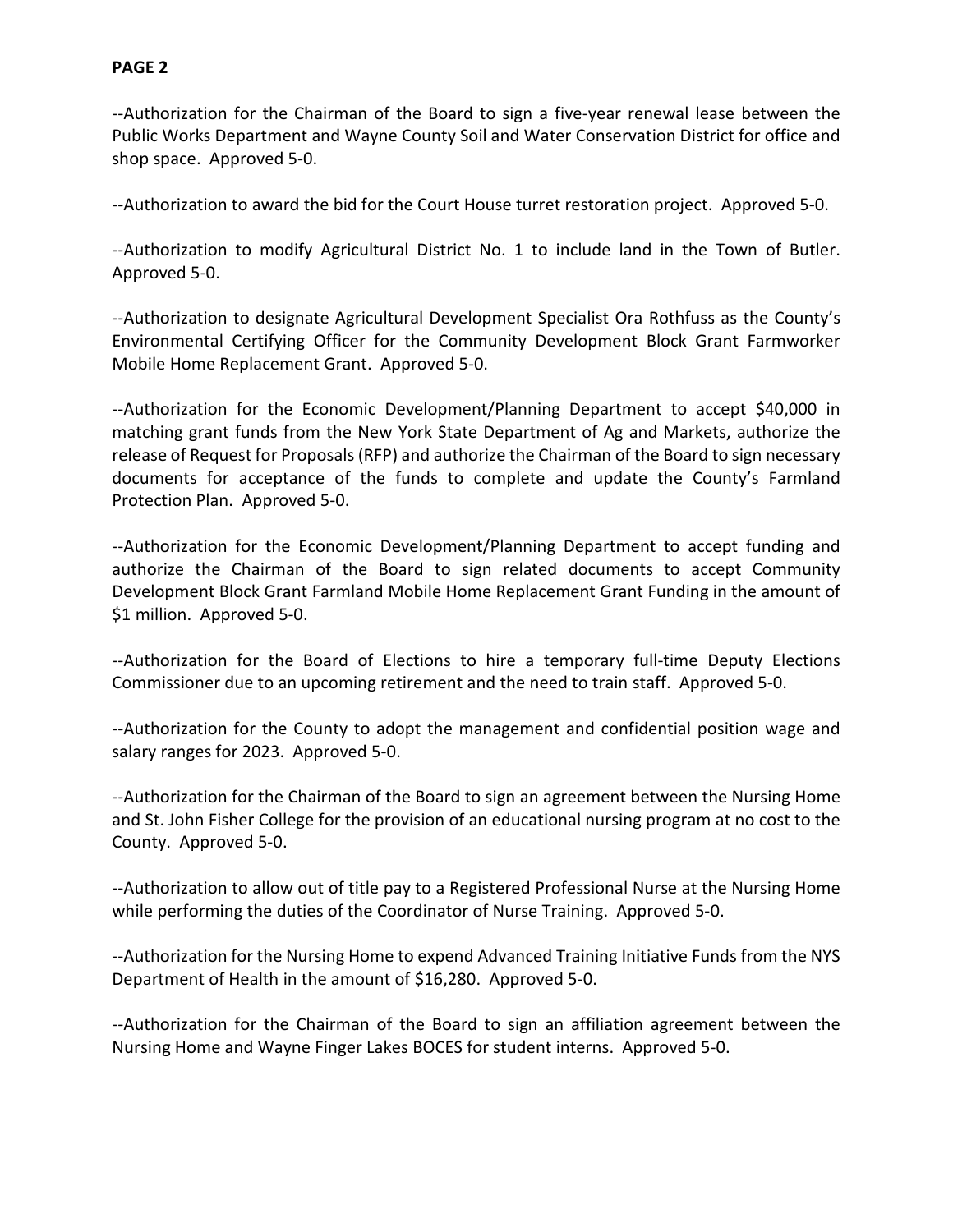--Authorization for the Public Health Department to purchase N95 respirator fitting equipment for a cost of \$15,625. Approved 5-0.

--Authorization for the Chairman of the Board to sign a master services agreement between the Public Health Department and iClaim Systems for the provision of an electronic medical record and billing platform for the Early Intervention Program for a cost of \$15,000 annually. Approved 5-0.

--Authorization for the Chairman of the Board to sign a contract between the Public Health Department and Marion Central School District for the provision of special education and/or programs for the Pre-school Children with Handicapping Conditions Program. Approved 5-0.

--Authorization for the Chairman of the Board to sign a contract between the Mental Health Department and Aetena Services LLC for the provision of insurance reimbursements for behavioral health services offered to policy holders. Approved 5-0.

--Authorization for the Chairman of the Board to sign a contract between the Department of Social Services and Catholic Charities of the Finger Lakes for the provision of Early/Crisis Intervention Services to TANF eligible families at a cost not to exceed \$59,165. Approved 5-0.

--Authorization for the Chairman of the Board to Supervisors to sign an amended agreement between the Department of Social Services and Hillside Children's Center to reflect modifications in the Federal Family First Prevention Services Act and State Law. Approved 5-0.

--Authorization for the Chairman of the Board of Supervisors to sign an amended agreement between the Department of Social Services and the William George Agency to reflect modifications in the Federal Family First Prevention Services Act and State Law. Approved 5-0.

--Authorization for the Chairman of the Board to sign a seven-month contract extension between the Department of Social Services and Youth Advocate Program, Inc. to allow for rebidding of this preventive, support and rehabilitation contract for services to children and families. Approved 5-0.

--Authorization for the Chairman of the Board to sign an eight-month contract extension between the Department of Social Services and Wayne County Action Program contract to allow for rebidding of this parental educational service program to prevent child neglect for a cost of \$29,750. Approved 5-0.

--Authorization to create and fill the position of Social Welfare Examiner at the Department of Social Services. Approved 5-0

--Authorization for the Chairman of the Board to sign a contract renewal between the Department of Social Services and Family Counseling Services of the Finger Lakes for operation of the County's Child Advocacy Center for a price of \$64,575. Approved 5-0.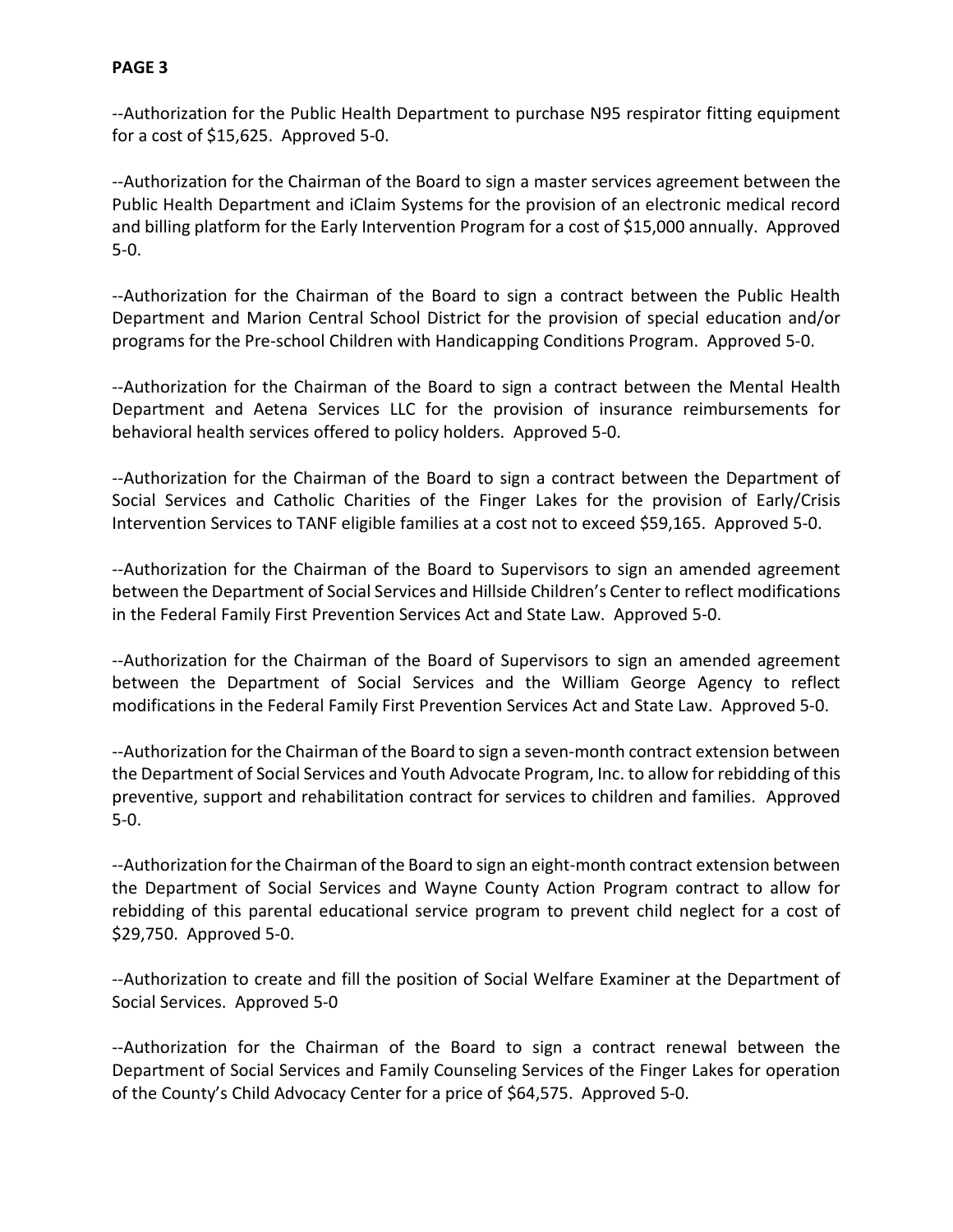--Authorization for the Department of Social Services to issue an advance payment in the amount of \$81,120 to Lucas Dobbins for the remodeling of space to accommodate the Department's long term housing program. This project is being paid for with ARPA funds. Approved 5-0.

Mr. Ury reviewed the monthly activities report for the County's IT Department. The Help Desk received 674 requests during April, staff installed six computers and upgrades continued on the new phone system. The Security project continues and plans are underway to restructure the Department to improve efficiency and security. The report included a list of projects staff continue to work on. Summer help will begin in the next few weeks; both workers are returning after being employed by the Department last year. Mr. Ury stated he is working on a complete succession plan for the IT Department; as about half of the staff will be of retirement age in the next five years.

Mr. Connors presented a transmittal to pay \$9,672 for repair to the Public Defender's Investigator's vehicle. The fault of this accident has yet to be agreed upon; however, Mr. Connors would like the Committee to approve payment of repairs so the vehicle can be placed back into the fleet. Mr. Connors said this case will initially be defended in house. Approved 5-0.

The Audit Department's monthly report was included with the agenda. During April staff audited 1,926 invoices, denying payment on three. Ms. Scott continues to provide documentation to external auditors to completed their 2021 County audit. She has worked with Nursing Home staff on concerns related to vendor/department relations within the Facility. Those specific concerns were discussed during a meeting in March. Staff are working to draft the STOP DWI audit report for submission later this month. Ms. Scott documented a purchasing policy violation that occurred at the Board of Elections.

The report included a list of activities staff will be working on until the next Finance Committee meeting. Ms. Scott will be attending the NYSAC Finance School later this month.

The following transmittals were presented by the Purchasing Agent:

--Authorization to amend the budget to increase funding for training and certifications. The \$3,000 request will come from the County's General Fund. Ms. Flynn said she and the Purchasing Clerk would both like to attend the schooling needed to obtain their Public Buyer Certifications. Approved 5-0.

--Authorization to amend the budget to add funds for office supplies. Ms. Flynn said when her budget was prepared it was a one-person Department; with two people now in the Department there is a need to purchase additional office supplies. The \$700 request will come from the County's General Fund. Approved 5-0.

Ms. Ambroz reviewed the monthly activities report for the Real Property Tax Department. The report included a list of meetings Ms. Ambroz attended during April. Assessment back-ups were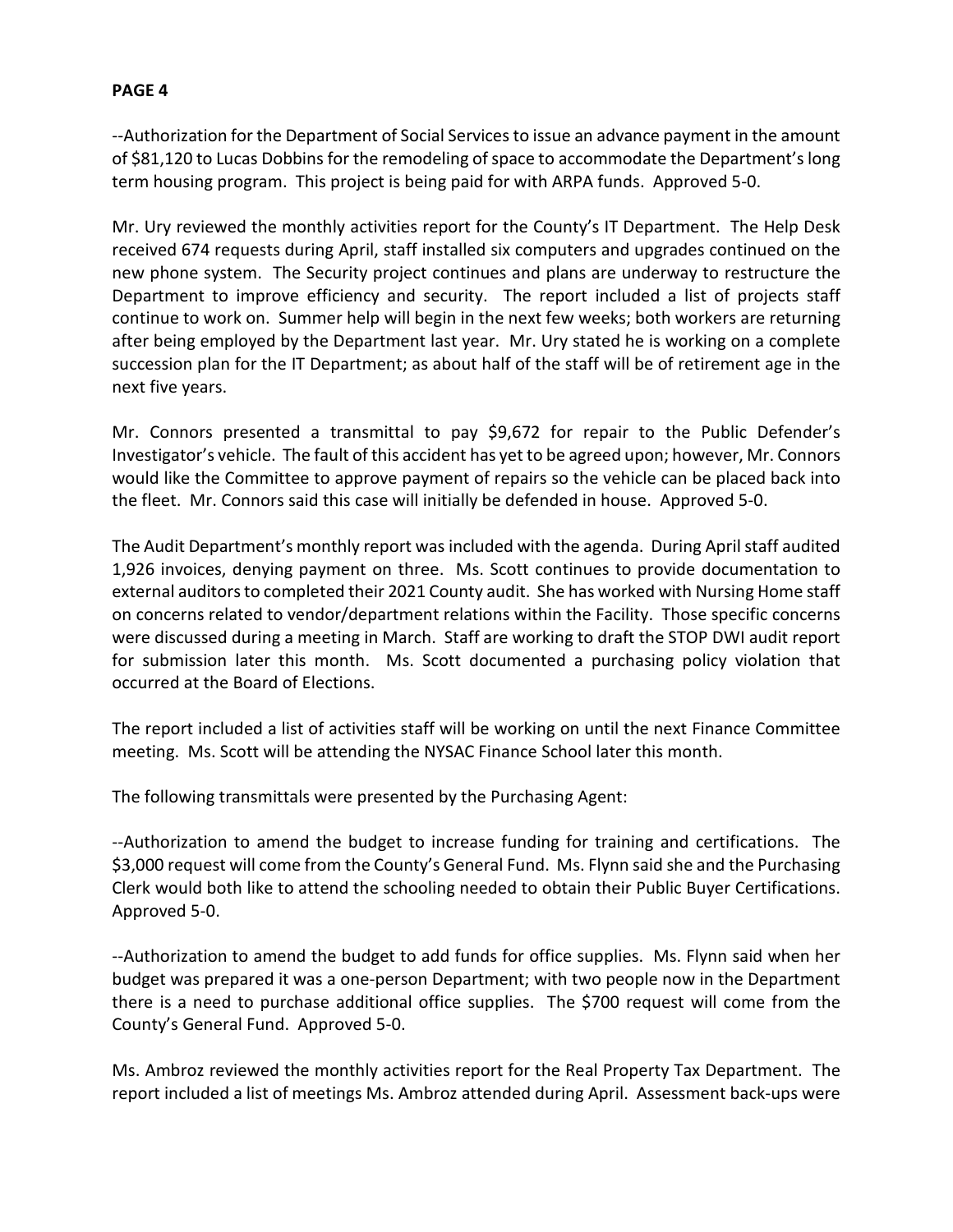due back by April 20<sup>th</sup> from municipal assessors for processing the tentative assessment rolls. Staff corrected issue with figuring of charge backs by assessors, local sales information was forwarded to the State and preparation for village tax bills began during the month. Tax Map Technicians have worked with several survey companies completing projects in the County, tax maps were updated on the County's website and property shape files were prepared for the Genesee Land Trust. Ms. Ambroz prepared a power point presentation for the Board of Assessors Review Training scheduled for May 19<sup>th</sup>. Staff processed 249 deeds during April.

The following transmittals were presented for the Real Property Tax Department:

--Authorization for the Chairman of the Board to sign a contract with VHB in the amount of \$227,900 for the County's AutoCAD Conversion Project. This vendor submitted an RfP for this service. Mrs. Ambroz noted she was part of the interview process for the AutoCAD conversion vendor. Mr. Groat stated there did not appear to be that great of a difference in scores issued to the venders who were interviewed, but there was a substantial difference in price. Mrs. Ambroz noted scoring was done by five County staff members and the VHB proposal offered many options that would be helpful to local assessors. Approved 5-0.

--Authorization to hold the Wayne County sale of real property acquired for delinquent taxes on June  $30<sup>th</sup>$  at 10:00 a.m. Registration and preview of properties on-line will be held June  $1<sup>st</sup>$ through June 29<sup>th</sup>. The only change in the terms and conditions of sale is the time of the event on the 30<sup>th</sup> from 11:00 a.m. to 10:00 a.m. There are 41 properties that will be having their taxes foreclosed by the County; however, only 28 are going to the County's tax foreclosure auction. Approved 5-0.

--Authorization for the County to share in defense costs for real property tax assessment review proceedings, Article 7 litigation with the Town of Palmyra and the Palmyra-Macedon School District. Mr. Connors noted there is a resolution that cost share will only go into effect from the date the request is approved by the Board. Litigation is for properties owned by Willow Landing Associates. Approved 5-0.

--Authorization for the Chairman of the Board to sign a one-year contract with Applied Business Solutions with stipulation for additional one-year contracts in the next two years. The contract is for the printing of tax bills. Ms. Ambroz thanked Ms. Flynn for her assistance with the preparation of the documents for the proposal for these services. Town and County tax bills will be the first ones done under this contract. The County's IT Department will print the 2022-23 school tax bills. Ms. Ambroz noted the availability for other municipalities to piggy-back off of this contract. Approved 5-0.

Mr. Schmitt reported there remain seven County employees (two have resigned their positions) that have not responded to the request to payback the double payroll they received in February. He questioned if this Committee would want legal action pursued against these individuals. Mr. Connors said initial legal action would take place in-house and he would argue these employees were given funds by the County that they were not entitled to and notified immediately upon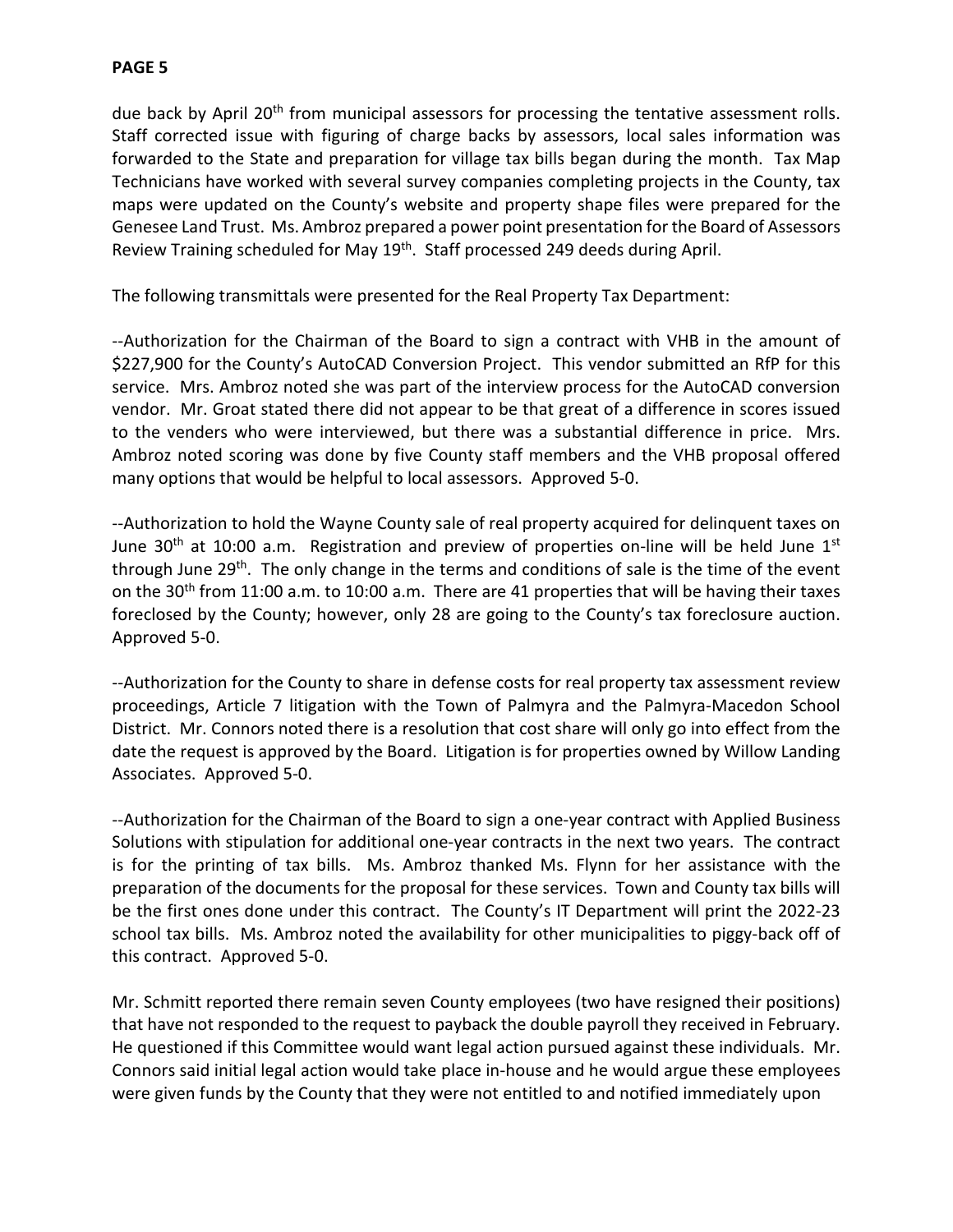the discovery there was an error; however, funds were already removed from their bank accounts and could not be retrieved by the County. Supervisors agreed to have a hand written transmittal approved at the meeting, with Mr. Schmitt preparing a formal request. Approved 5- 0.

Mr. Schmitt distributed this month's interest earnings report. He then presented a transmittal requesting authorization to transfer two properties in the Town of Butler, one in Galen, one in Rose, two in Savannah, one in Sodus, and four in Wolcott to the Wayne County Regional Land Bank Corporation. These properties are all being redeemed by the County through tax foreclosure. Mr. Humbert said he spoke to each Town Supervisor regarding the properties being removed from the tax foreclosure sale, with the exception of Supervisor Mettler from Wolcott; he spoke to that Town's Code Enforcement Officer. Approved 5-0.

Mr. House brought to Mr. Humbert's attention a request from RTS/WATS for a larger footprint for their County busing services than they now have next to the Lyons Highway Barn. Mr. Humbert said he was not immediately aware of a space; however, would review available properties more closely when he returned to his office and had more information on the size lot needed.

The monthly activities report for the Treasurer's Office was reviewed. Mr. Schmitt reported the Chief Administrative Judge for New York has left one stipulation in place around tax foreclosure proceedings—a settlement conference must occur between the Judge, County and taxpayer before a judgment of foreclosure can be issued. As of April 29th there were 41 parcels from 2020 being added to the tax foreclosure sale.

Mr. Schmitt said the County's American Rescue Plan Act Committee would hold a short meeting following today's Finance Committee meeting to be updated on projects. At this time there are four projects that have yet to come before the Board for approval. This group will report to the Finance Committee in June with a project and funding update.

Brett Zielasko, Adam Niebanck and Karrisa McDonough, Representatives from Community Bank, attended the meeting via ZOOM to review how they assist the County with funds that are placed in their care. A graph showing fixed income holdings and the interest these accounts earn was reviewed. Community Bank has a full-time Investment Professional on staff that manages all portfolios, stating they have tailored the County's portfolio to our needs. Mr. Zielasko commented that Wayne County has a good investment policy statement. Dates when fixed assets will be released and potentially available for other investment opportunities were reviewed. At this time the funds are earning a decent rate of returned through Treasury Bonds.

The following transmittals were submitted by the County's Fiscal Assistant:

--Authorization to pay Eastern Shore Associates the balance of insurance policy renewals totaling \$65.17. Approved 5-0.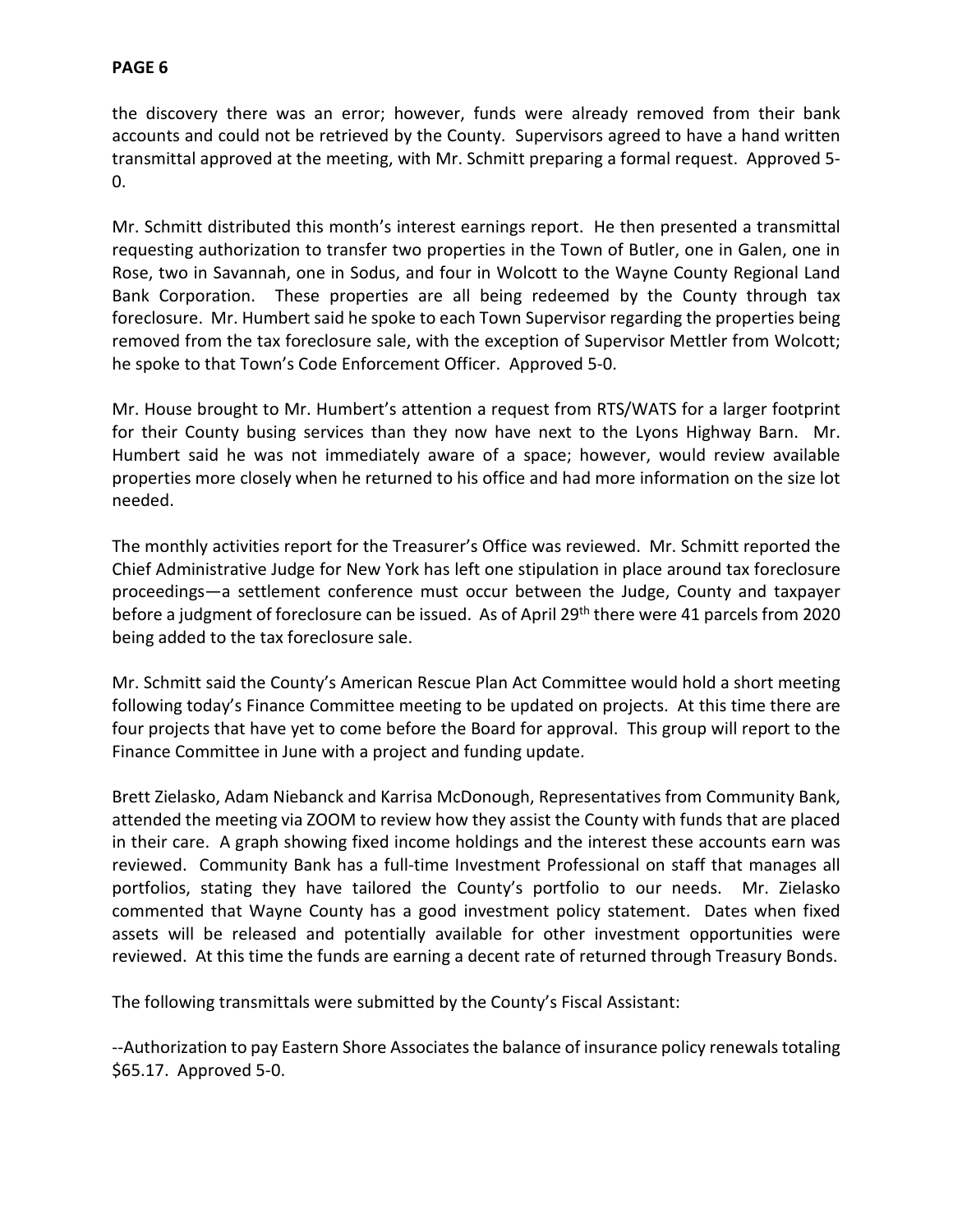--Authorization to set the date for a public hearing on the 2023-27 Wayne County Capital Plan. A copy of the Plan was distributed. Approved 5-0. Mr. Sams will give a power point presentation to the Committee later in the meeting detailing the Plan.

--Authorization to adopt the mortgage tax report and authorize the County Treasurer to make payment to Towns and Villages for a total of \$1,091,100. Approved 5-0.

Mr. House presented a transmittal to amend the 2022 Human Resource Department budget for unanticipated legal expenses for negotiations and arbitrations. The matter was discussed at last week's Government Operations Committee. The \$80,000 request will come from the County's General Fund. Approved 5-0.

District Attorney Mike Calarco reviewed a request to amend a previous resolution to pay outside attorneys to prepare and complete criminal appeal cases. That resolution set the hourly rate for attorneys at \$80; however, did not stipulate funding any additional appeal related expenses, i.e. copies, mileage, filing fees. Mr. Calarco said this was an oversight in the resolution and in the past contracted attorneys have always received reimbursement for these expenses. Mr. Connors stated the need for this contract to specify what is to be paid, or expenses will not be approved through the County's audit system. Mrs. Leonard questioned why this request was coming before the Finance Committee prior to review by the Public Safety Committee. Mr. Calarco said he was only made aware that a voucher submitted by an attorney for these expenses would not be paid after the Public Safety Committee was held. She then questioned if a contractor can legally perform the functions of the DA's Office. Mrs. Leonard stated the need for County policies and procedures to be followed. Mr. House said it was brought before this Committee in the hopes of not having to appear, as Other Business or a Rule 14 at next week's Board meeting. Ms. Scott said the Audit Department would approve payment for whatever items are stated in the resolution. After additional discussion, it was agreed the former contract resolution would be amended to authorize the Chairman of the Board to sign a three-year contract for attorneys to perform and complete criminal appeals, which would include mileage, filing fees, and those fees association with criminal appeal court work. Approved 5-0.

A power point presentation was given on the 2023-2027 Wayne County Capital Plan. Mr. Sams stated this document was distributed to all Supervisorsin April and has been reviewed in standing committee meetings that occurred earlier this month. This is not a budget document, but a budget mechanism that allows the County to anticipate for purchases in excess of \$100,000, so they can budget appropriately. All items in the Plan need to be approved by the Board to be included in the budget.

▶ 2023 total budget \$7.7 million with non-local funding of \$5.6 million: \$1 million for replacement of the Highway Savannah Patrol Barn, \$160,000 for E-911 Recorder Replacement Back-up, \$650,000 construction of a Macedon Communications Tower, \$475,000 for Highway equipment, \$4.65 million for road and bridges projects, and \$350,000 for Drill Tower conversion.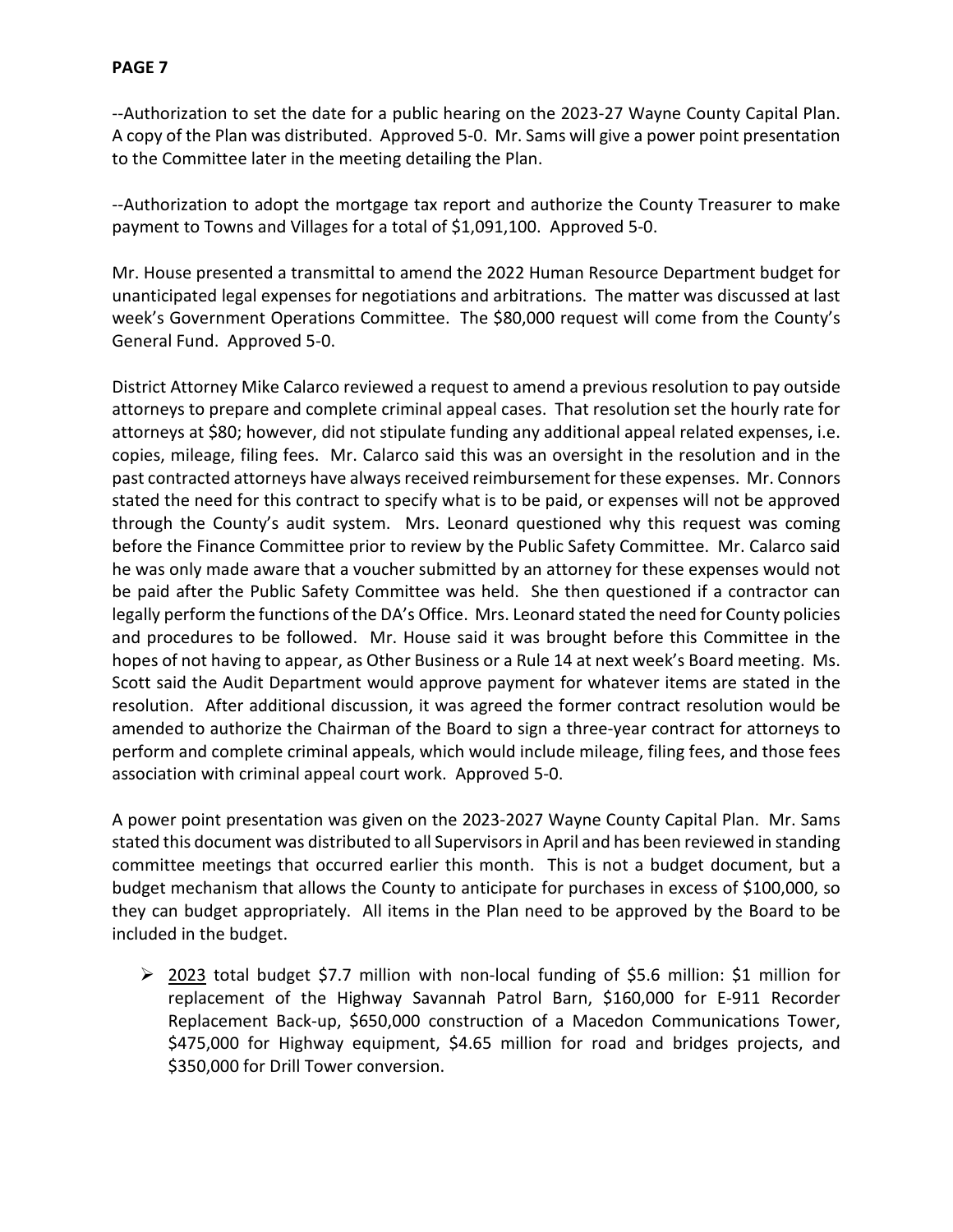- $\geq$  2024 total budget \$9.79 million, non-local funding \$7.26 million. \$150,000 for Jail fire alarm system upgrades, \$1 million Hall of Justice roof replacement, an unknown cost for the acquisition of the Health Services Building, \$250,000 for Boiler/HVAC replacement at the 159 Montezuma Street Building, \$250,000 for multiple locations of driving/parking lot improvements, \$650,000 for construction of a communications tower in the southeast section of the County, \$152,227 for radio interoperability with Monroe County, \$450,000 for Highway equipment, \$6.2 million for roads and bridge, \$120,000 for replacement of outdate security cameras, \$350,000 for replacement of the mobile cascade truck, and \$200,000 for window replacement at the north end of the Nursing Home. Mr. Sams noted the County cannot discuss the sale of the Health Services Building with the Lyons Health Initiatives Board until the lease expires. He wanted the County to be prepared for a potential cost for this during the year. Work done to the County property at 159 Montezuma Street will most likely be paid for by Wayne CAP, as they are the ones who utilize the structure.
- ▶ 2025 total budget \$11.8 million, non-local funding \$5.47 million. \$500,000 window replacement at the Court House, \$350,000 replacement of K-Building at Jail, \$600,000 building improvement at Health Services Building, \$1,250,000 HVAC replacement at Health Services Building, \$250,000 roof replacement at 159 Montezuma Street, \$250,000 driveway and parking lot improvements, \$3 million replace CAD/MDT/RMS at E-911, \$200,000 purchase fire service repeaters, \$136,800 add functionality to Radio Control System at Emergency Communications, \$210,000 for certified orthophotgraphy, \$475,000 Highway equipment, \$4.8 million for road and bridge projects, \$120,000 to replace outdate security cameras, and \$200,000 to replace windows on south end of Nursing Home. Mr. Sams noted replacement of the K-Building at the Jail has been included in the Capital Plan for many years; however, the project has not occurred. The need at this time for additional jail space is not in question.
- 2026 total budget \$23 million, local funding \$5.6 million. \$500,000 repairs to ceilings and floors in Court House, \$15 million K-Building replacement at Jail, \$1.2 million roof replacement at Health Services Building, \$300,000 roof replacement at 159 Montezuma Street Building, \$250,000 parking lot and driveway improvements, \$300,000 update 911 Call Processing System, \$280,000 to add radio interoperability with Seneca and Cayuga Counties, \$200,000 to add fire ground operations channels, \$480,000 Highway equipment, and \$4.7 million for road and bridge projects. Mr. Sams noted with the age of the Health Services Building many repairs and replacements are needed over the next few years.
- 2027 total budget \$7.1 million, local funding \$5.6 million. \$175,000 windows, siding, and insulation at the County building leased by Soil and Water, \$500,000 new substation for the Sheriff at Sodus Point, \$125,000 improvements at Blue Cut Park, \$350,000 911 Radio System Hardware refresh, \$650,000 construction of a communications tower in Sodus, \$520,000 Highway Equipment, and \$4.79 million for road and bridge projects.

The Committee was informed external auditors for the County cannot complete their 2021 audit, as the Nursing Home has not received Medicaid funds since the end of November. Once informed of the issue Mr. Schmitt and Ms. Scott met with Nursing Home administration and financial staff. Nursing Home Administrator Jeffrey Stalker and Nursing Home Comptroller Barb